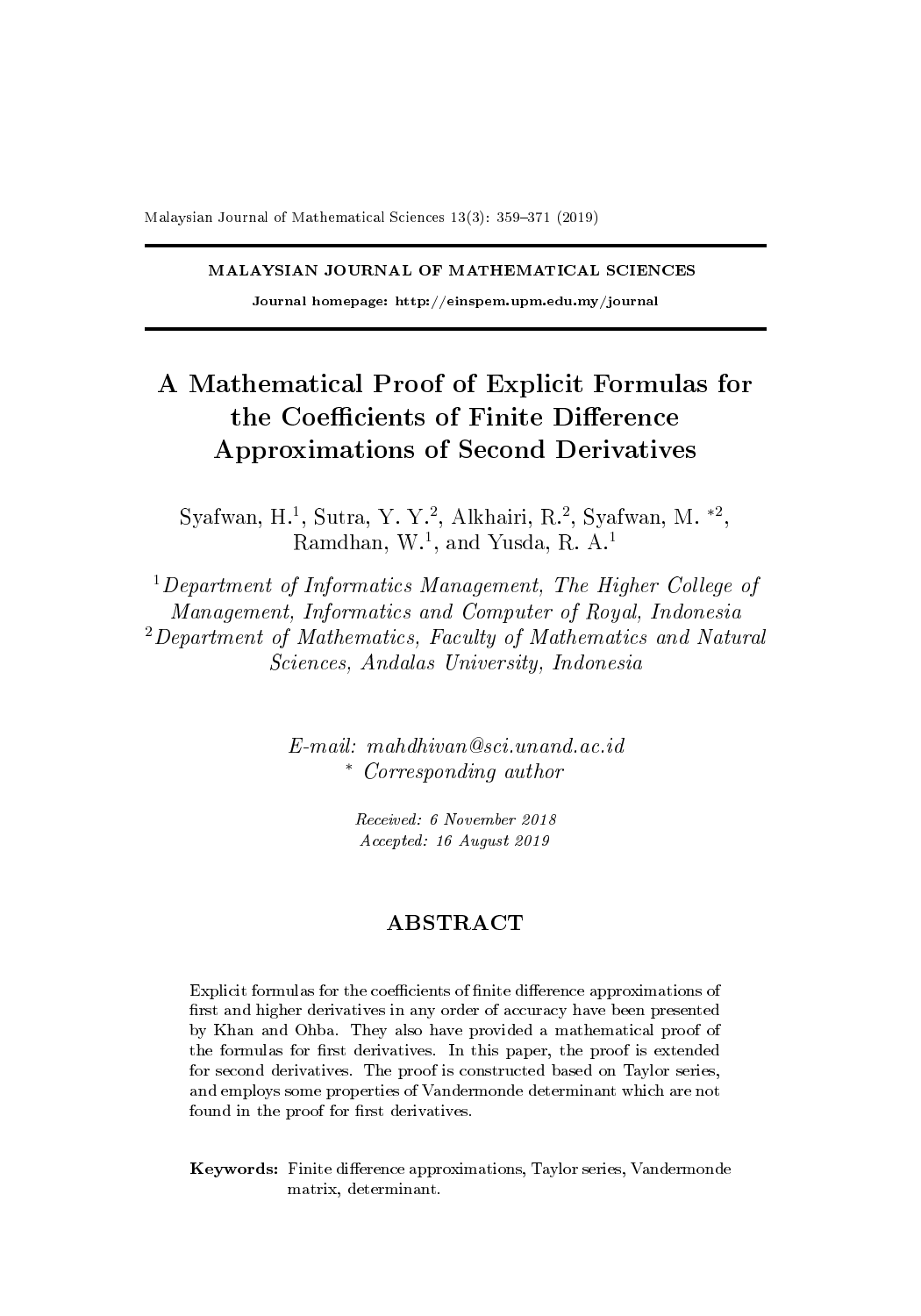### 1. Introduction

There are numerous phenomena in the nature which can be modeled by differential equations. In more realistic problems, the exact solutions of differential equations are sometimes difficult to find, thus a numerical approach is reasonable to use. In such cases, one needs to discretize the problem's domain and construct the approximation of the derivative terms appearing in the differential equations. This method will convert a linear (non-linear) differential equation into a system of linear (non-linear) equations, which can then be solved by a matrix algebra technique.

One of the most popular and easy-to-use numerical methods in computing the approximation of derivatives is finite difference. In this method, the domain of a function is partitioned in a number of points and the approximation formula for derivatives is obtained from Taylor series at one or more partition points [\(Mathews and Fink](#page-11-0) [\(1992\)](#page-11-0)). Based on the location of the partition points used, finite difference method consists of three types, i.e. forward difference, backward difference, and central difference.

The general formula of finite difference for  $p$ -th degree of derivative and  $N$ -th order of accuracy can be generated recursively. One of the recursive algorithm was developed in [Fornberg](#page-11-1) [\(1988\)](#page-11-1) from which a table containing coefficients of forward, backwards, and central difference up to some degree of derivative and order of accuracy can be made. In practice, the recursive algorithm requires an increasingly large computational memory to compute the derivatives with higher degree and order accuracy, as it deals with a growing amount of data (partition points). To resolve this problem, one needs an explicit formula for a finite difference scheme of which the coefficients can be determined directly without recursive process.

[Khan and Ohba](#page-11-2) [\(1999\)](#page-11-2) have developed the explicit formulas for the coefficients of finite difference approximation based on Taylor series. A mathematical proof of the explicit formula for first derivative has been presented by [Khan](#page-11-3) [et al.](#page-11-3) [\(2003\)](#page-11-3). In this paper, we will extend the proof of the explicit formula for second derivatives. Following the ideas in [Khan et al.](#page-11-3) [\(2003\)](#page-11-3), our proof is also constructed based on Taylor series but employs some properties of Vandermonde determinant which are not found in the proof for first derivatives.

Our presentation in this paper is organized as follows. In Section 2, we present the explicit formulas of finite difference approximations for second derivatives that will be proved. Next, in Section 3 we discuss the determinant of Vandermonde matrices which will be used in our proof. In Section 4 we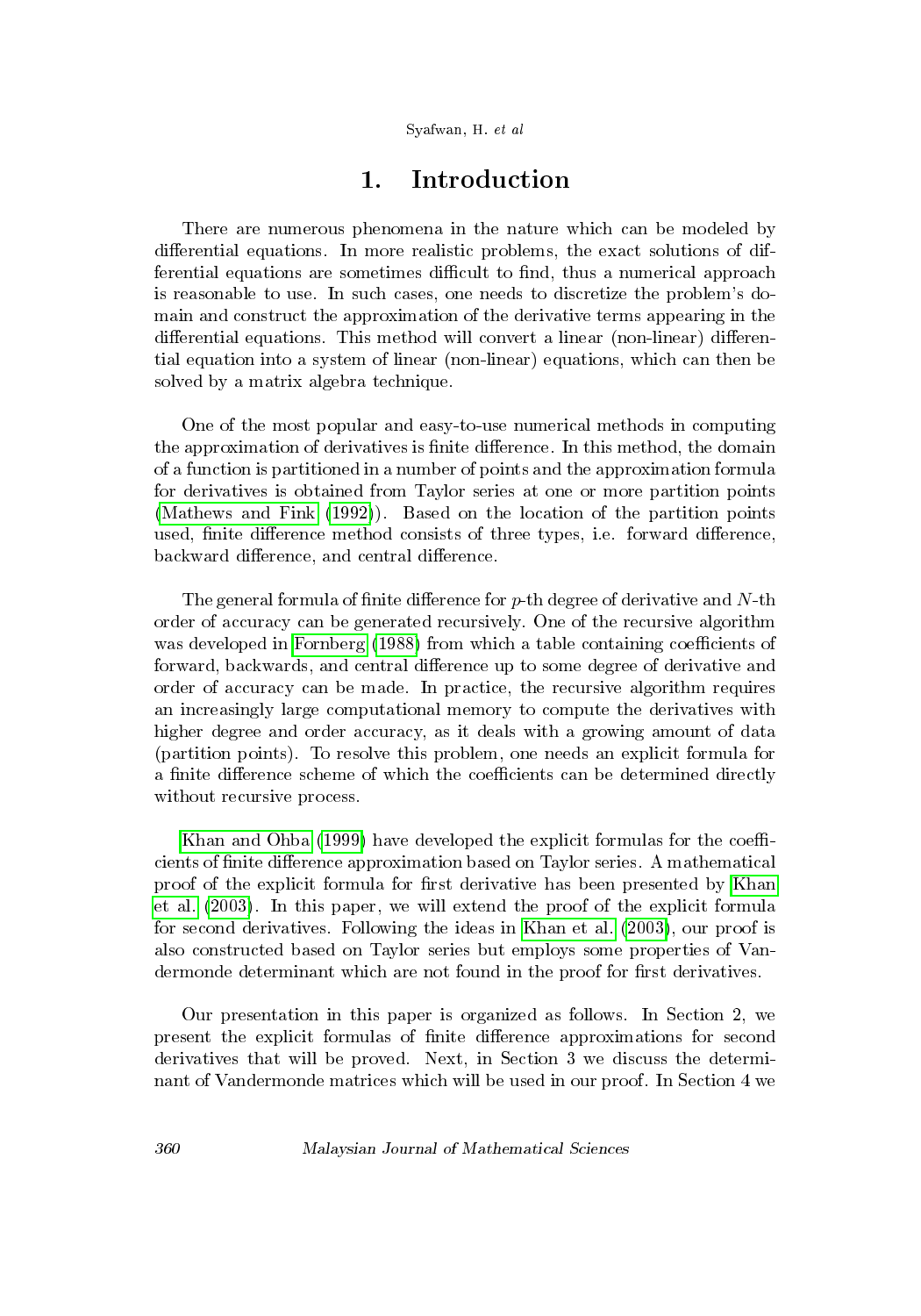derive the explicit formulas mathematically. Finally, in Section 5 we summarize our results and address current problem which is being under consideration.

## 2. The Explicit Formulas

By observing the solutions of equation system which is constructed based on Taylor series, [Khan and Ohba](#page-11-2) [\(1999\)](#page-11-2) gave explicit formula of finite difference approximations for second derivative of a function  $f(x)$  at  $x = x_0$  as follows

$$
f_0'' \approx \frac{1}{T^2} \sum_k g_k f_k,\tag{1}
$$

where T indicates the grid length with partition points  $x_k = x_0 + kT$ ,  $f_k =$  $f(x_k)$ , and the coefficient  $g_k$  and iterator k are defined based on the order and the type of the finite difference approximations as follows:

• For forward difference approximation,  $k \in \{0, 1, ..., N\}$  where  $N-1$  is the order of accuracy, and

<span id="page-2-0"></span>
$$
g_k \equiv g_k^F \quad = \quad \begin{cases} \frac{(-1)^k 2N!}{k(N-k)!k!} \sum_{m=1,m \neq k}^N \frac{1}{m}, & k = 1, 2, ..., N, \\ -\sum_{m=1}^N g_m, & k = 0. \end{cases} \tag{2}
$$

• For backward difference approximation,  $k \in \{-N, -N+1, ..., -1, 0\}$ where  $N-1$  is the order of accuracy, and

<span id="page-2-1"></span>
$$
g_k \equiv g_k^B = -g_{-k}^F, \quad k = -N, -N+1, ..., -1, 0.
$$
 (3)

• For central difference approximation,  $k \in \{-N, ..., -1, 0, 1, ..., N\}$  where 2N represents the order of accuracy, and

<span id="page-2-2"></span>
$$
g_k \equiv g_k^C = \begin{cases} -2\sum_{m=1}^N g_m, & k = 0, \\ \frac{(-1)^{k+1}2!(N!)^2}{k^2(N-k)!(N+k)!}, & k = \pm 1, \pm 2, ..., \pm N. \end{cases}
$$
(4)

Note that the explicit formula uses the sample values directly to find the derivative at a mesh point, thus it requires less computational time and storage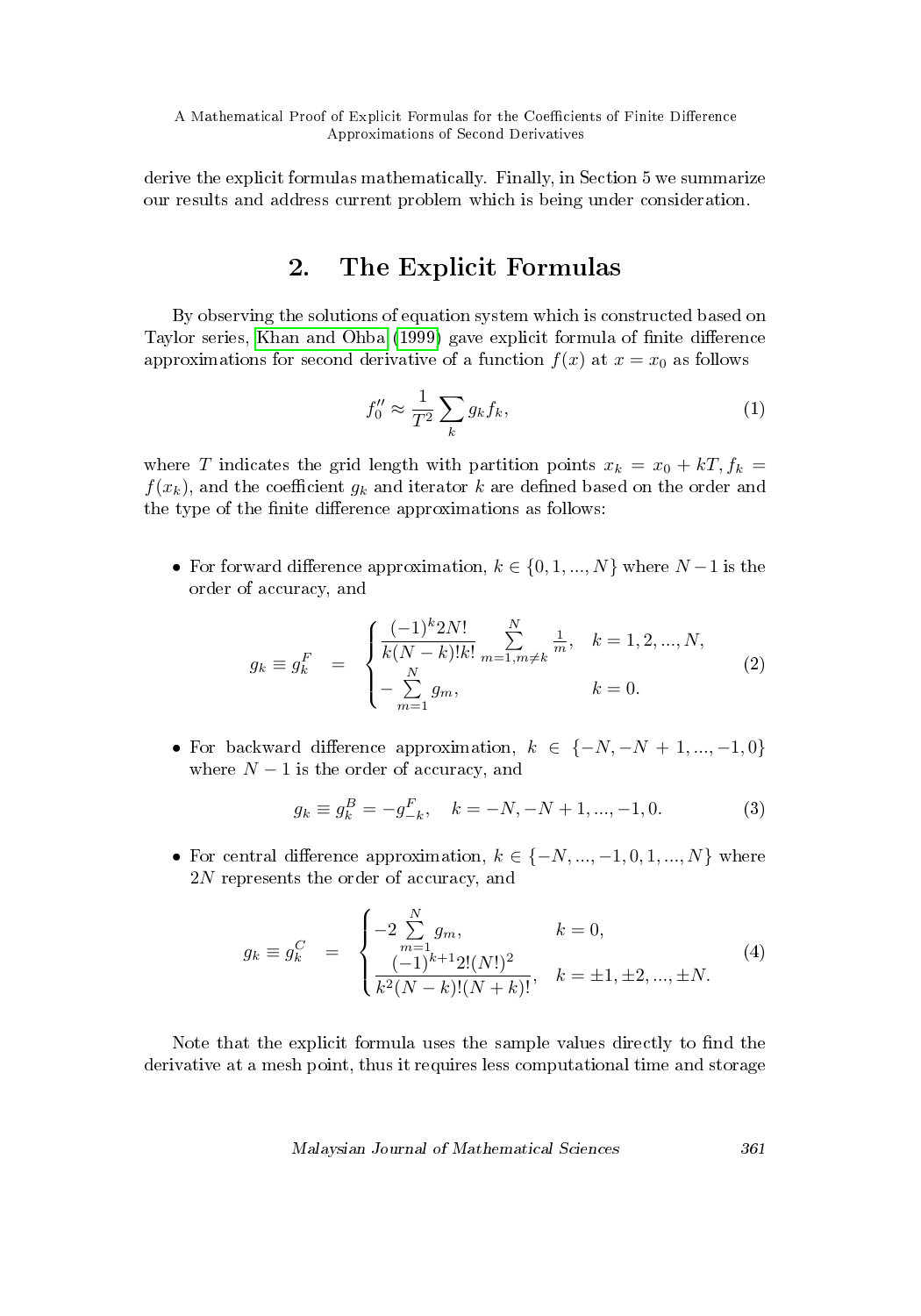to approximate the derivatives. As example, for order of accuracy  $N - 1 = 1$ (i.e.  $N = 2$ ), the coefficient  $q_k$  for forward difference of second derivative is

$$
g_k^F = \begin{cases} 1, & k = 0, \\ -2, & k = 1, \\ 1, & k = 2, \end{cases}
$$

which in turn gives

$$
f_0'' \approx \frac{1}{T^2} (g_0 f_0 + g_1 f_1 + g_2 f_2)
$$
  
= 
$$
\frac{1}{T^2} (f_0 - 2f_1 + f_2).
$$

The above expression agrees with the known formula for forward difference of second derivative.

### 3. Determinant of Vandermonde Matrices

Determinant of Vandermonde matrices plays important role in the proof of explicit formulas of finite difference approximations. The definition of a Vandermonde matrix is provided as follows.

**Definition 3.1.** [\(Meyer](#page-12-0) [\(2000\)](#page-12-0)) A matrix V with size  $M \times N$  of the form

$$
V_{M \times N} = \begin{bmatrix} 1 & \lambda_1 & \lambda_1^2 & \cdots & \lambda_1^{N-1} \\ 1 & \lambda_2 & \lambda_2^2 & \cdots & \lambda_2^{N-1} \\ 1 & \lambda_3 & \lambda_3^2 & \cdots & \lambda_3^{N-1} \\ \vdots & \vdots & \vdots & \ddots & \vdots \\ 1 & \lambda_M & \lambda_M^2 & \cdots & \lambda_M^{N-1} \end{bmatrix},
$$
 (5)

where  $\lambda_i \neq \lambda_j$  for all  $i \neq j$ , is called Vandermonde matrix.

By applying column elementary operations and cofactor expansions at each row, the determinant  $|V_{N\times N}|$  can be computed according to the following theorem.

<span id="page-3-0"></span>Theorem 3.1. [\(Meyer](#page-12-0) [\(2000\)](#page-12-0)) The determinant of a Vanderrmonde matrix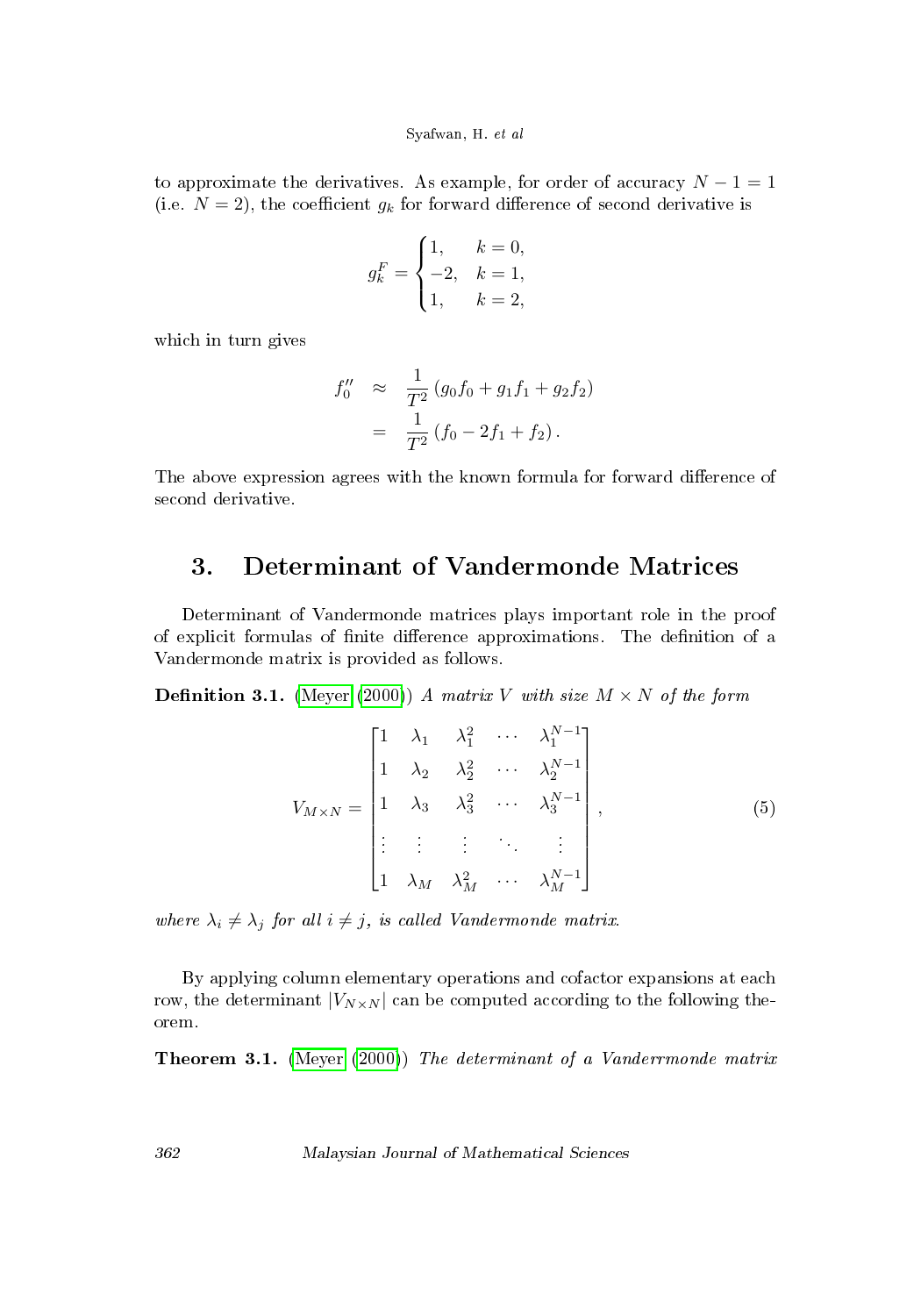with size  $N \times N$  is

$$
|V_{N\times N}| = \begin{bmatrix} 1 & \lambda_1 & \lambda_1^2 & \cdots & \lambda_1^{N-1} \\ 1 & \lambda_2 & \lambda_2^2 & \cdots & \lambda_2^{N-1} \\ 1 & \lambda_3 & \lambda_3^2 & \cdots & \lambda_3^{N-1} \\ \vdots & \vdots & \vdots & \ddots & \vdots \\ 1 & \lambda_N & \lambda_N^2 & \cdots & \lambda_N^{N-1} \end{bmatrix} = \prod_{\substack{1 < i \le N \\ 1 \le j < N \\ j < i}} (\lambda_i - \lambda_j). \tag{6}
$$

For a special case  $\lambda_i = i$ , where  $i = 1, 2, ..., N$ , the determinant of the resulting Vandermonde matrix can be written as

<span id="page-4-1"></span>
$$
\alpha_N = \begin{vmatrix} 1 & 1 & 1 & \cdots & 1 \\ 1 & 2 & 2^2 & \cdots & 2^{N-1} \\ 1 & 3 & 3^2 & \cdots & 3^{N-1} \\ \vdots & \vdots & \vdots & & \vdots \\ 1 & N & N^2 & \cdots & N^{N-1} \end{vmatrix} = \prod_{i=1}^N (N-i)!.
$$
 (7)

From Theorem [3.1,](#page-3-0) we have the following corollary.

<span id="page-4-2"></span>Corollary 3.1. The determinant of a Vandermonde matrix with size  $(N 1) \times (N-1)$  which is obtained by removing k-th row and second column of  $\alpha_N$ is given by

$$
\begin{vmatrix}\n1 & 1 & 1 & \cdots & 1 \\
1 & 2^2 & 2^3 & \cdots & 2^{N-1} \\
\vdots & \vdots & \ddots & \vdots \\
1 & (k-1)^2 & (k-1)^3 & \cdots & (k-1)^{N-1} \\
1 & (k+1)^2 & (k+1)^3 & \cdots & (k+1)^{N-1} \\
\vdots & \vdots & \ddots & \vdots \\
1 & N^2 & N^3 & \cdots & N^{N-1}\n\end{vmatrix} = \frac{N!}{k(k-1)!(N-k)!} \prod_{i=1}^N (N-i)! \sum_{m=1, m \neq k}^N \frac{1}{m}
$$

Proof. The proof follows the idea in [Heineman](#page-11-4) [\(1929\)](#page-11-4). Let a polynomial

<span id="page-4-0"></span>
$$
P_0 x^N + P_1 x^{N-1} + \dots + P_N = 0, \quad P_0 \neq 0,
$$
\n(8)

Malaysian Journal of Mathematical Sciences 363

.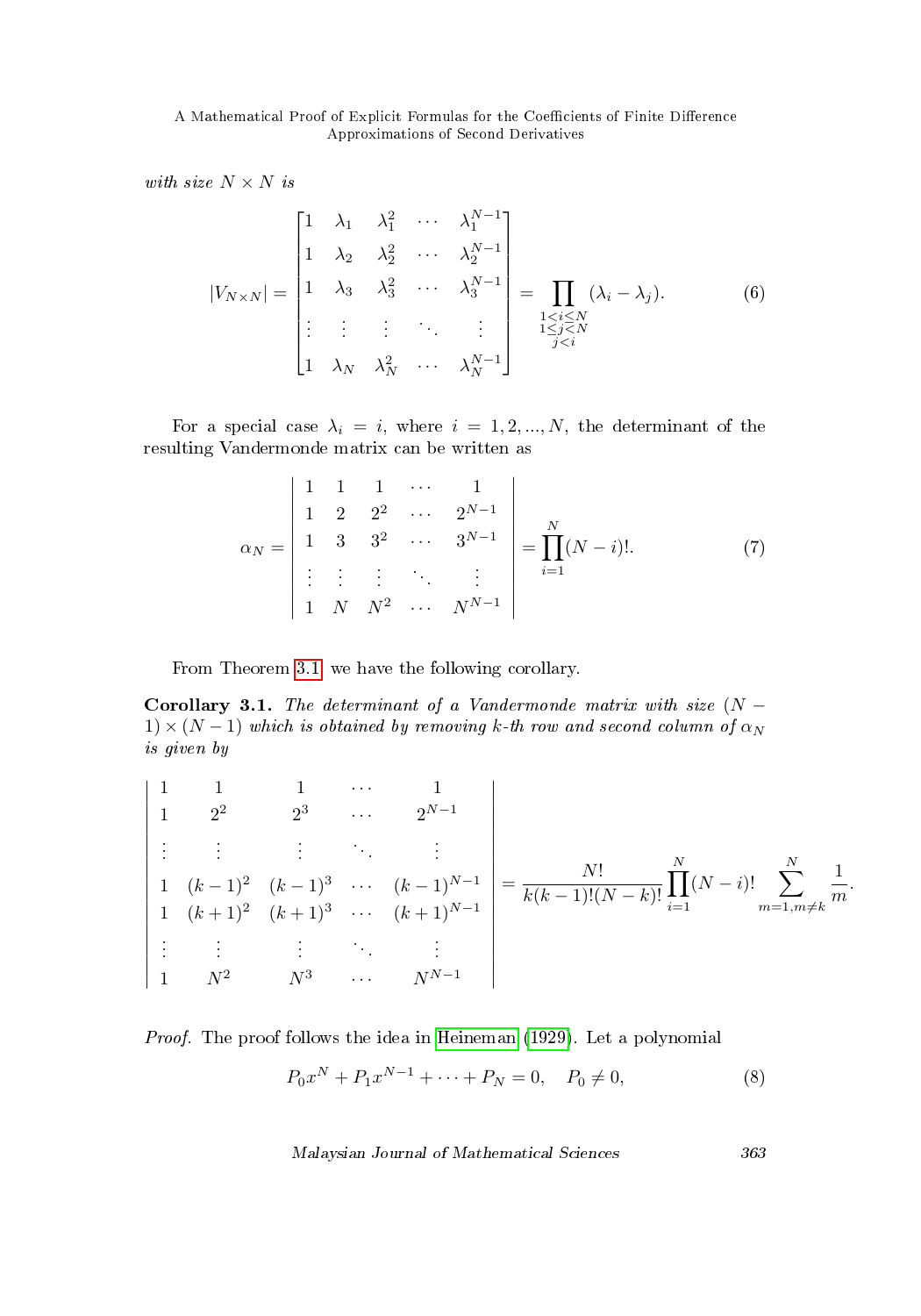#### Syafwan, H. et al

has roots  $\lambda_1, \lambda_2, ..., \lambda_N$ . From Vieta's formula in [Gellert](#page-11-5) [\(1975\)](#page-11-5), we obtain

<span id="page-5-3"></span>
$$
\frac{P_{N-1}}{P_0} = (-1)^{N-1} \sum_{m=1}^{N} \frac{\lambda_1 \lambda_2 \cdots \lambda_N}{\lambda_m}.
$$
 (9)

By substituting each root  $\lambda_1, \lambda_2, ..., \lambda_N$  into Eq. [\(8\)](#page-4-0) and then dividing the resulting equations with  $P_0$ , we arrive at the following system of equations:

<span id="page-5-0"></span>
$$
\frac{P_1}{P_0} \lambda_1^{N-1} + \frac{P_2}{P_0} \lambda_1^{N-2} + \dots + \frac{P_N}{P_0} = -\lambda_1^N,
$$
\n
$$
\frac{P_1}{P_0} \lambda_2^{N-1} + \frac{P_2}{P_0} \lambda_2^{N-2} + \dots + \frac{P_N}{P_0} = -\lambda_2^N,
$$
\n
$$
\vdots
$$
\n
$$
\frac{P_1}{P_0} \lambda_N^{N-1} + \frac{P_2}{P_0} \lambda_N^{N-2} + \dots + \frac{P_N}{P_0} = -\lambda_N^N.
$$
\n(10)

By reversing the order of sum of terms in each equation, the system [\(10\)](#page-5-0) can be rewritten in the matrix form as

<span id="page-5-1"></span>
$$
\begin{bmatrix}\n1 & \lambda_1 & \cdots & \lambda_1^{N-1} \\
1 & \lambda_2 & \cdots & \lambda_2^{N-1} \\
\vdots & \vdots & & \vdots \\
1 & \lambda_N & \cdots & \lambda_N^{N-1}\n\end{bmatrix}\n\begin{bmatrix}\n\frac{P_N}{P_0} \\
\frac{P_{N-1}}{P_0} \\
\vdots \\
\frac{P_1}{P_0}\n\end{bmatrix} = -\n\begin{bmatrix}\n\lambda_1^N \\
\lambda_2^N \\
\vdots \\
\lambda_N^N\n\end{bmatrix}.
$$
\n(11)

Note that the coefficient matrix in  $(11)$  is indeed a matrix Vandermonde  $V_{N\times N}$  whose determinant is given by Theorem [3.1.](#page-3-0) By using Cramer's rule, the solution for  $\frac{P_{N-1}}{P_0}$  is given by

<span id="page-5-2"></span>
$$
\frac{P_{N-1}}{P_0} = \frac{|V_{N \times N,2}|}{|V_{N \times N}|},\tag{12}
$$

where  $V_{N\times N,2}$  is the matrix  $V_{N\times N}$  with second column replaced by  $\begin{bmatrix} \lambda_1^N, \lambda_2^N, \cdots, \lambda_N^N \end{bmatrix}^T$ . By applying the column interchange, the determinant  $|V_{N\times N,2}|$  can be calcu-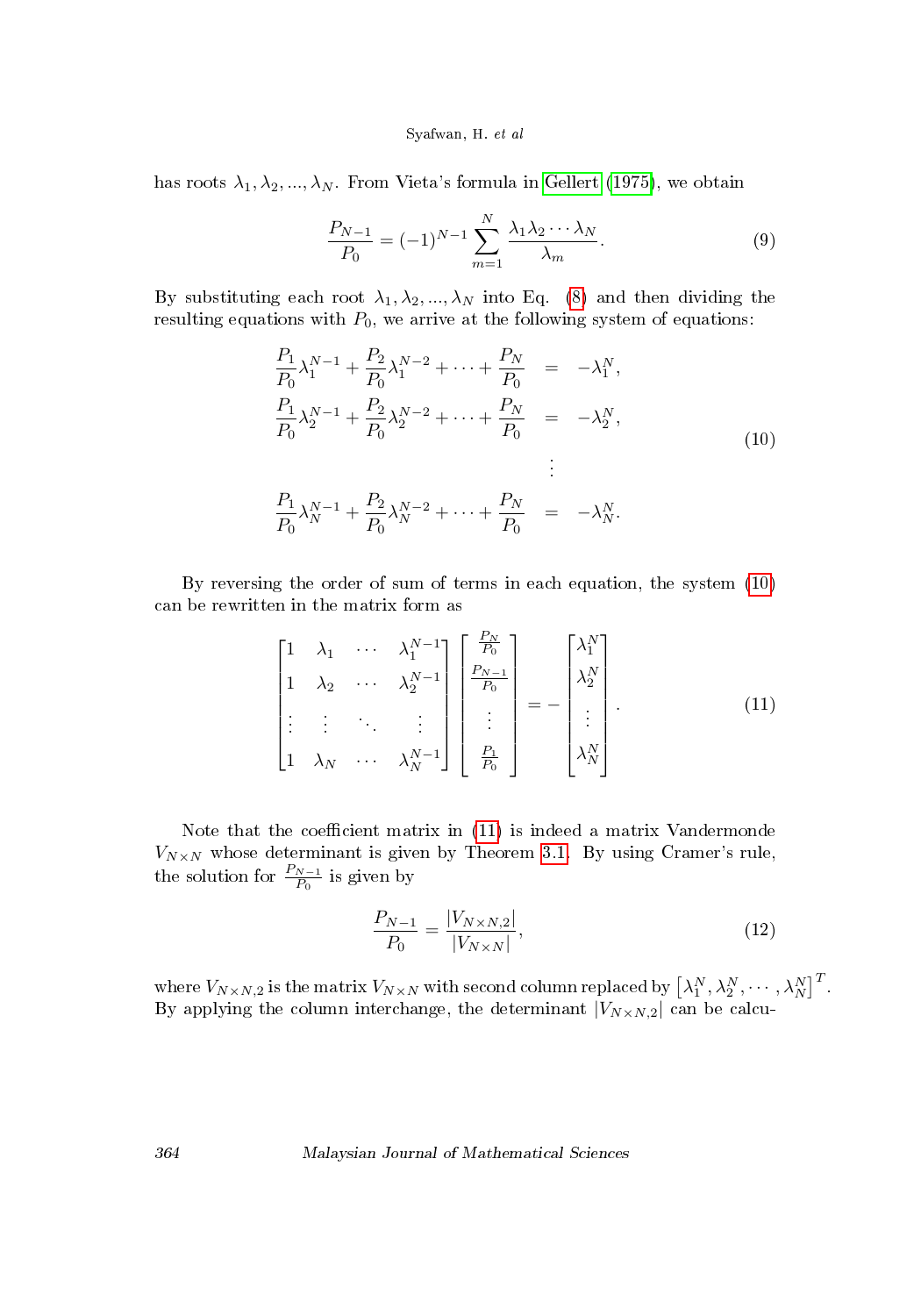lated as

<span id="page-6-0"></span>
$$
|V_{N \times N,2}| = (-1)^{N-1} \begin{vmatrix} 1 & \lambda_1^2 & \lambda_1^3 & \cdots & \lambda_1^N \\ 1 & \lambda_2^2 & \lambda_2^3 & \cdots & \lambda_2^N \\ 1 & \lambda_3^2 & \lambda_3^3 & \cdots & \lambda_3^N \\ \vdots & \vdots & \vdots & \ddots & \vdots \\ 1 & \lambda_N^2 & \lambda_N^3 & \cdots & \lambda_N^N \end{vmatrix} .
$$
 (13)

By writing the matrix expression in [\(13\)](#page-6-0) as

$$
W_{N\times N}=\begin{bmatrix} 1 & \lambda_1^2 & \lambda_1^3 & \cdots & \lambda_1^N \\ & & \lambda_2^2 & \lambda_2^3 & \cdots & \lambda_2^N \\ & & & \lambda_3^2 & \lambda_3^3 & \cdots & \lambda_3^N \\ & & & & \vdots & \ddots & \vdots \\ & & & & \vdots & \ddots & \vdots \\ & & & & & \lambda_N^2 & \lambda_N^2 & \cdots & \lambda_N^N \end{bmatrix},
$$

then Eq. [\(12\)](#page-5-2) becomes

<span id="page-6-1"></span>
$$
\frac{P_{N-1}}{P_0} = (-1)^{N-1} \frac{|W_{N \times N}|}{|V_{N \times N}|}.
$$
\n(14)

From Eqs. [\(9\)](#page-5-3) and [\(14\)](#page-6-1), and by Theorem [3.1,](#page-3-0) we have

<span id="page-6-2"></span>
$$
|W_{N\times N}| = \prod_{\substack{1 < i \le N \\ 1 \le j < N \\ j < i}} (\lambda_i - \lambda_j) \sum_{m=1}^{N} \frac{\lambda_1 \lambda_2 \cdots \lambda_N}{\lambda_m}.\tag{15}
$$

Now consider a matrix  $W_{N \times N}'$  which is obtained by replacing the entries of matrix  $W_{N \times N}$  with  $\lambda_i = i$ , where  $i = 1, 2, ..., N$ , i.e.

$$
W'_{N \times N} = \begin{bmatrix} 1 & 1 & 1 & \cdots & 1 \\ 1 & 2^2 & 2^3 & \cdots & 2^N \\ 1 & 3^2 & 3^3 & \cdots & 3^N \\ \vdots & \vdots & \vdots & \ddots & \vdots \\ 1 & N^2 & N^3 & \cdots & N^N \end{bmatrix} .
$$
 (16)

By comparing with Eq. [\(15\)](#page-6-2), the determinant of matrix  $W_{N\times N}'$  can be written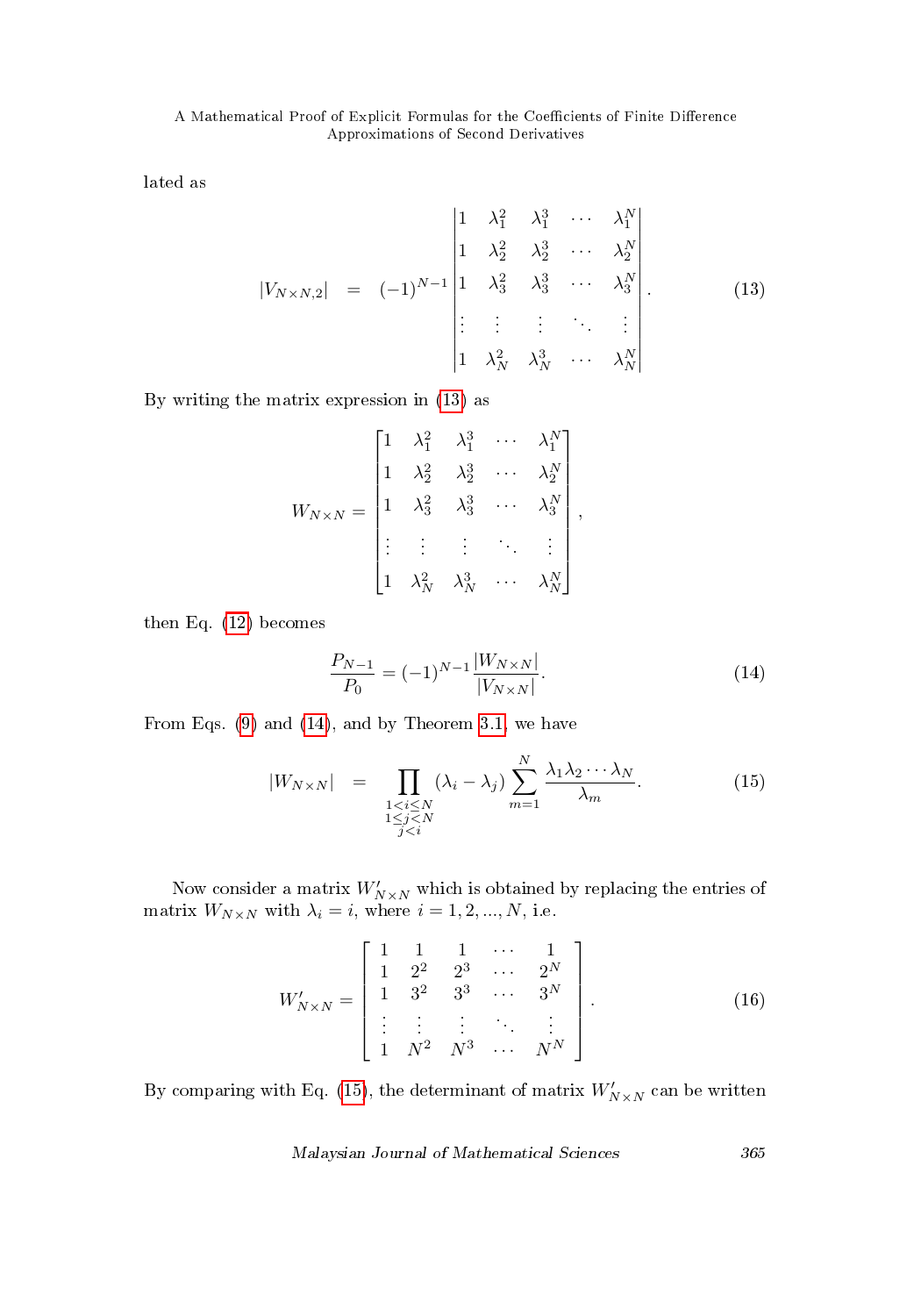as

<span id="page-7-0"></span>
$$
|W'_{N\times N}| = \prod_{\substack{1 < i \le N \\ 1 \le j < N \\ j < i}} (i-j) \sum_{m=1}^{N} \frac{N!}{m}.\tag{17}
$$

If the k-th row and last column of matrix  $W'_{N\times N}$  are removed, the resulting determinant will be given by [\(17\)](#page-7-0) but for  $i, j, m \neq k$ . By performing the product and the sum calculations, we obtain

$$
\begin{vmatrix}\n1 & 1 & 1 & \cdots & 1 \\
1 & 2^2 & 2^3 & \cdots & 2^{N-1} \\
\vdots & \vdots & \ddots & \vdots \\
1 & (k+1)^2 & (k+1)^3 & \cdots & (k+1)^{N-1} \\
\vdots & \vdots & \vdots & \ddots & \vdots \\
1 & N^2 & N^3 & \cdots & N^{N-1}\n\end{vmatrix} = \prod_{\substack{1 < i \le N, i \ne k \\ 1 \le j < N, j \ne k \\ j < i}} (i-j) \sum_{m=1, m \ne k}^{N} \frac{N!}{km}
$$
\n
$$
= \frac{N!}{k(k-1)!(N-k)!} \prod_{i=1}^{N} (N-i)! \sum_{m=1, m \ne k}^{N} \frac{1}{m}.
$$

 $\Box$ 

which complete the proof.

### 4. Proof of the Explicit Formulas

In this section, we provide a proof of the explicit formulas of finite difference approximations for second derivative as already presented in Section 2. Our proof is constructed from Taylor series, and follows the idea in [Khan et al.](#page-11-3)  $(2003)$ . We will first prove for the case of forward difference.

Let a function  $f(x)$  be N-times differentiable  $(N > 2)$  at  $x = x_0$ . The Taylor series for  $f(x)$  at  $x \approx x_0$  is

<span id="page-7-1"></span>
$$
f(x) = f(x_0) + (x - x_0)f'(x_0) + \frac{(x - x_0)^2}{2!}f''(x_0) + \dots + \frac{(x - x_0)^N}{N!}f^{(N)}(x_0) + \mathcal{O}((x - x_0)^{N+1}).
$$
\n(18)

If the domain of f is partitioned with grid length  $T$  and the points of partition are given by

$$
x_k = x_0 + kT, \quad k = 1, 2, \cdots, N,
$$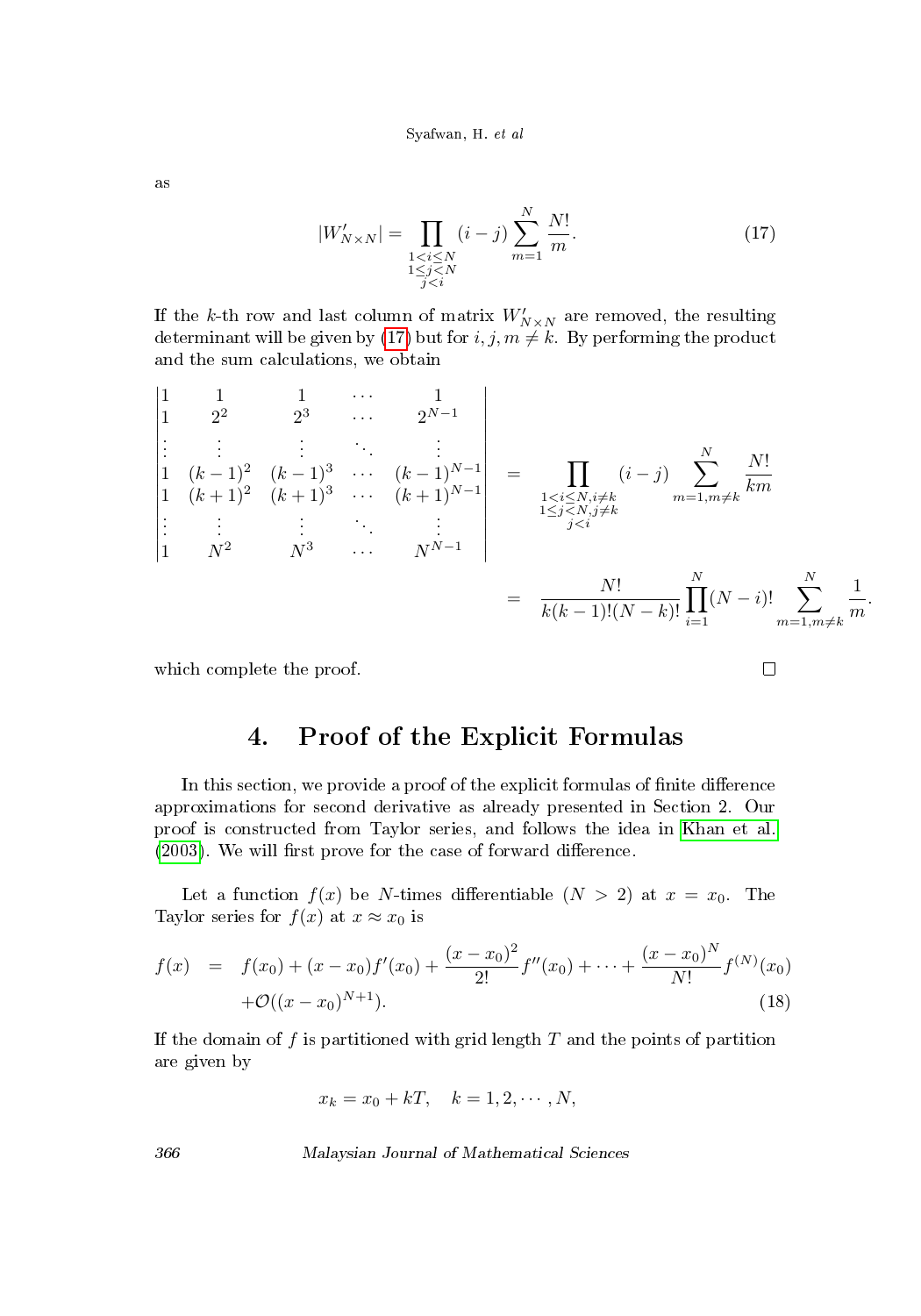then the Taylor series [\(18\)](#page-7-1) for  $x = x_k$  can be rewritten as

<span id="page-8-0"></span>
$$
f_k - f_0 = (kT)f'_0 + \frac{(kT)^2}{2!}f''_0 + \dots + \frac{(kT)^N}{N!}f_0^{(N)} + \mathcal{O}(T^{N+1}), \quad (19)
$$

where  $f_0 = f(x_0)$ ,  $f_k = f(x_k)$  and  $f_0^{(p)} = f^{(p)}(x_0)$ , where p indicates the order of derivative.

After truncating up to N terms, series [\(19\)](#page-8-0) for  $k = 1, 2, ..., N$  can be expressed in a matrix form as

$$
\mathbf{f} \approx A\mathbf{d},\tag{20}
$$

where

$$
\mathbf{f} = [f_1 - f_0, f_2 - f_0, \dots, f_N - f_0]^T,
$$
\n
$$
\mathbf{d} = [f'_0, f''_0, \dots, f_0^{(N)}]^T,
$$
\n
$$
A = \begin{bmatrix} T^2 & \cdots & \frac{T^N}{N!} \\ 2T & \frac{(2T)^2}{2!} & \cdots & \frac{(2T)^N}{N!} \\ \vdots & \vdots & \ddots & \vdots \\ NT & \frac{(NT)^2}{2!} & \cdots & \frac{(NT)^N}{N!} \end{bmatrix}.
$$

By using Cramer's rule, we have

$$
f_0'' \approx \frac{|A_b|}{|A|},\tag{21}
$$

<span id="page-8-1"></span>.

where  $A_b$  is obtained by replacing the second column of matrix  $A$  with the column vector f, i.e.

$$
A_b = \begin{bmatrix} T & f_1 - f_0 & \cdots & \frac{T^N}{N!} \\ 2T & f_2 - f_0 & \cdots & \frac{(2T)^N}{N!} \\ \vdots & \vdots & \ddots & \vdots \\ NT & f_N - f_0 & \cdots & \frac{(NT)^N}{N!} \end{bmatrix}
$$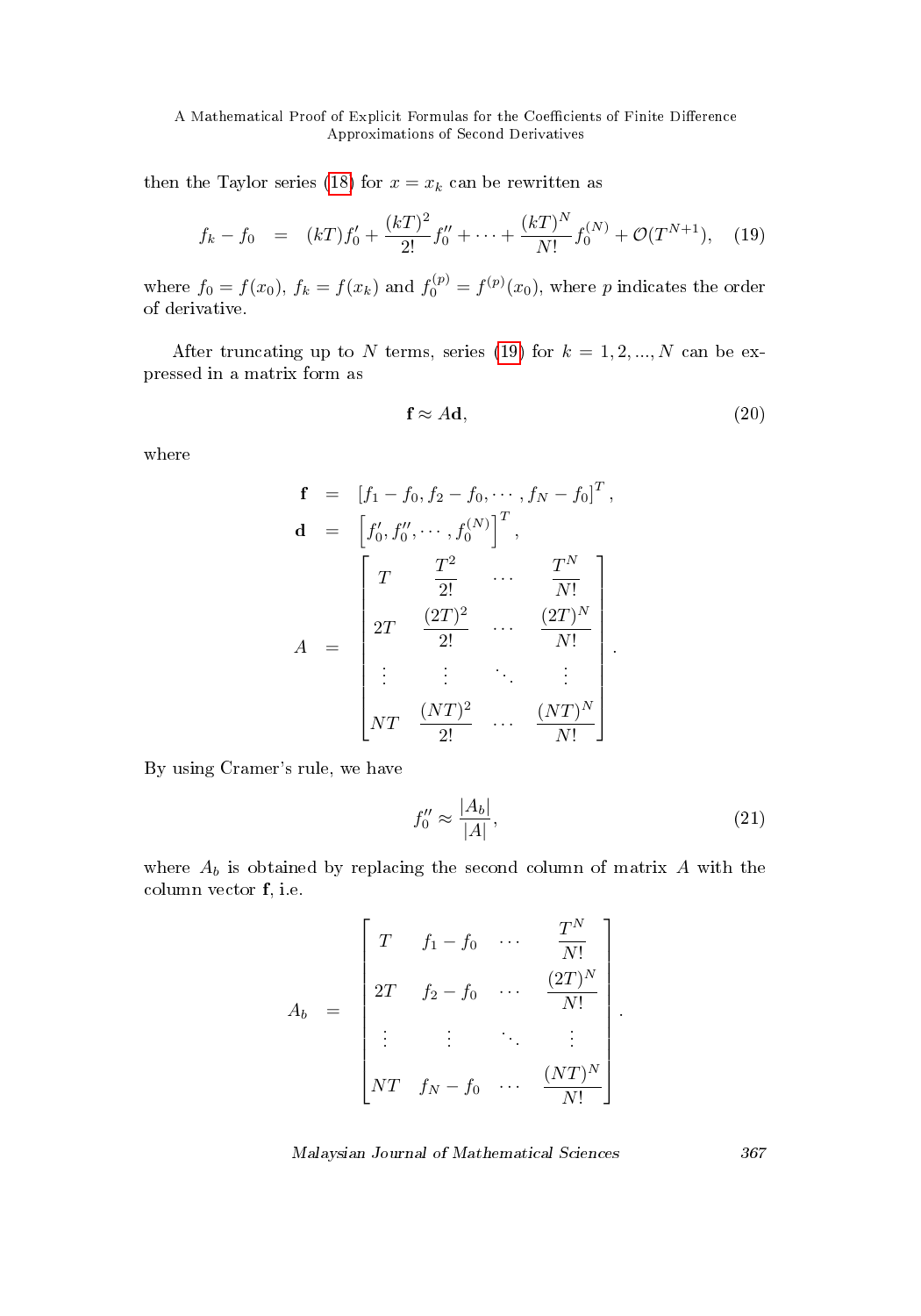#### Syafwan, H. et al

The determinants in numerator and denominator of Eq. [\(21\)](#page-8-1) can be written without T by taking out the common terms in each column of  $A_b$  and  $A$ , i.e.

<span id="page-9-0"></span>
$$
f_0'' \approx \frac{TT^3 \cdots T^N}{TT^2 T^3 \cdots T^N} \frac{|A_b|_{T=1}}{|A|_{T=1}} = \frac{1}{T^2} \frac{|A_b|_{T=1}}{|A|_{T=1}}.
$$
 (22)

Next, by taking out the common terms in each row and column of  $|A|_{T=1}$ , and by using Vandermonde determinant as given by Eq. [\(7\)](#page-4-1), one can easily check that  $|A|_{T=1} = 1$ . Thus Eq. [\(22\)](#page-9-0) now becomes

<span id="page-9-1"></span>
$$
f_0'' \approx \frac{1}{T^2} |A_b|_{T=1},\tag{23}
$$

Eq. [\(23\)](#page-9-1) can be further expressed as

<span id="page-9-2"></span>
$$
f_0'' \approx \frac{1}{T^2} \sum_{k=1}^N g_k (f_k - f_0) = \frac{1}{T^2} \left( \sum_{k=1}^N g_k f_k - \sum_{k=1}^N g_k f_0 \right), \tag{24}
$$

where  $g_k$  is the minor of  $|A_b|_{T=1}$  corresponding to k-th element of second column, i.e.

<span id="page-9-3"></span>
$$
g_{k} = (-1)^{k} \begin{vmatrix} 1 & \frac{1}{3!} & \cdots & \frac{1}{N!} \\ 2 & \frac{2^{3}}{3!} & \cdots & \frac{2^{N}}{N!} \\ \vdots & \vdots & \ddots & \vdots \\ (k-1) & \frac{(k-1)^{3}}{3!} & \cdots & \frac{(k-1)^{N}}{N!} \\ (k+1) & \frac{(k+1)^{3}}{3!} & \cdots & \frac{(k+1)^{N}}{N!} \\ \vdots & \vdots & \ddots & \vdots \\ N & \frac{N^{3}}{3!} & \cdots & \frac{N^{N}}{N!} \end{vmatrix} .
$$
 (25)

By defining

<span id="page-9-4"></span>
$$
g_0 = -\sum_{k=1}^{N} g_k,
$$
\n(26)

the expression of Eq.  $(24)$  can be simplified into

$$
f_0'' \approx \frac{1}{T^2} \sum_{k=0}^{N} g_k f_k.
$$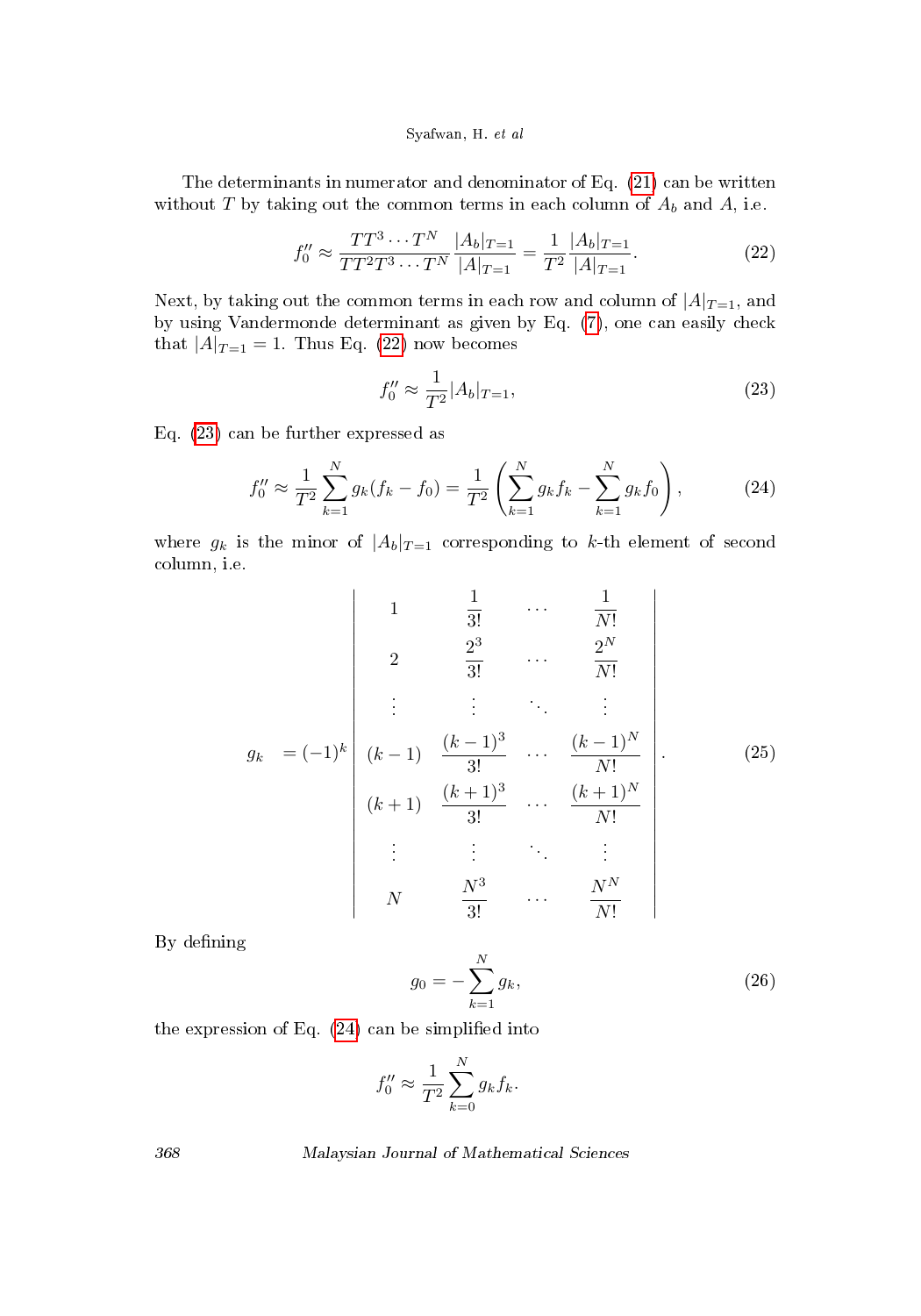Again, by taking out the common terms in each row and column of the corresponding matrix in [\(25\)](#page-9-3), the value of  $g_k$  for  $k \neq 0$  can be calculated as

<span id="page-10-0"></span>
$$
g_k = (-1)^k \frac{(2)(3) \cdots (N)}{(k)(3!)(4!)\cdots (N!)} \begin{vmatrix} 1 & 1 & 1 & \cdots & 1 \\ 1 & 2^2 & 2^3 & \cdots & 2^{N-1} \\ \vdots & \vdots & \vdots & \ddots & \vdots \\ 1 & (k-1)^2 & (k-1)^3 & \cdots & (k-1)^{N-1} \\ 1 & (k+1)^2 & (k+1)^3 & \cdots & (k+1)^{N-1} \\ \vdots & \vdots & \vdots & \ddots & \vdots \\ 1 & N^2 & N^3 & \cdots & N^{N-1} \end{vmatrix} .
$$
\n(27)

Note that the determinant which appears in Eq. [\(27\)](#page-10-0) has been given by Corol-lary [3.1.](#page-4-2) Thus, the value of  $g_k$  for  $k = 1, 2, ..., N$  becomes

$$
g_k = (-1)^k \frac{(2^2)(3^2)\cdots(N^2)}{(k^2)(3!)(4!)\cdots(N!)} \frac{(N-1)!(N-2)!\cdots(3!)(2!)(1!)}{(k-1)!(N-k)!} \sum_{m=1,m\neq k}^N \frac{1}{m}
$$
  
\n
$$
= (-1)^k \frac{(2^2)(3^2)\cdots(N^2)(2!)}{(k^2)(N!)(k-1)!(N-k)!} \sum_{m=1,m\neq k}^N \frac{1}{m}
$$
  
\n
$$
= (-1)^k \frac{(2)(3)\cdots(N)(2)(3)\cdots(N)(2!)}{k(k)!(N-k)!N!} \sum_{m=1,m\neq k}^N \frac{1}{m}
$$
  
\n
$$
= \frac{(-1)^k 2N!}{k(N-k)!k!} \sum_{m=1,m\neq k}^N \frac{1}{m}.
$$
 (28)

From Eqs.  $(26)$  and  $(28)$ , we finally have

$$
g_k = \begin{cases} \frac{(-1)^k 2N!}{k(N-k)!k!} \sum_{m=1,m\neq k}^N \frac{1}{m}, & k = 1,2,...,N, \\ -\sum_{m=1}^N g_m, & k = 0, \end{cases}
$$

which proves the explicit formula of forward difference approximation given by  $(2). \blacksquare$  $(2). \blacksquare$ 

The proof for explicit formula of backward and central difference approximations given respectively by Eqs. [\(3\)](#page-2-1) and [\(4\)](#page-2-2) can be performed accordingly in a similar way by simply replacing  $k = -N, -N+1, ..., -1, 0$  (for backward) and  $k = 0, \pm 1, \pm 2, ..., \pm N$  (for central), and then calculating the determinants of the resulting matrices.

<span id="page-10-1"></span>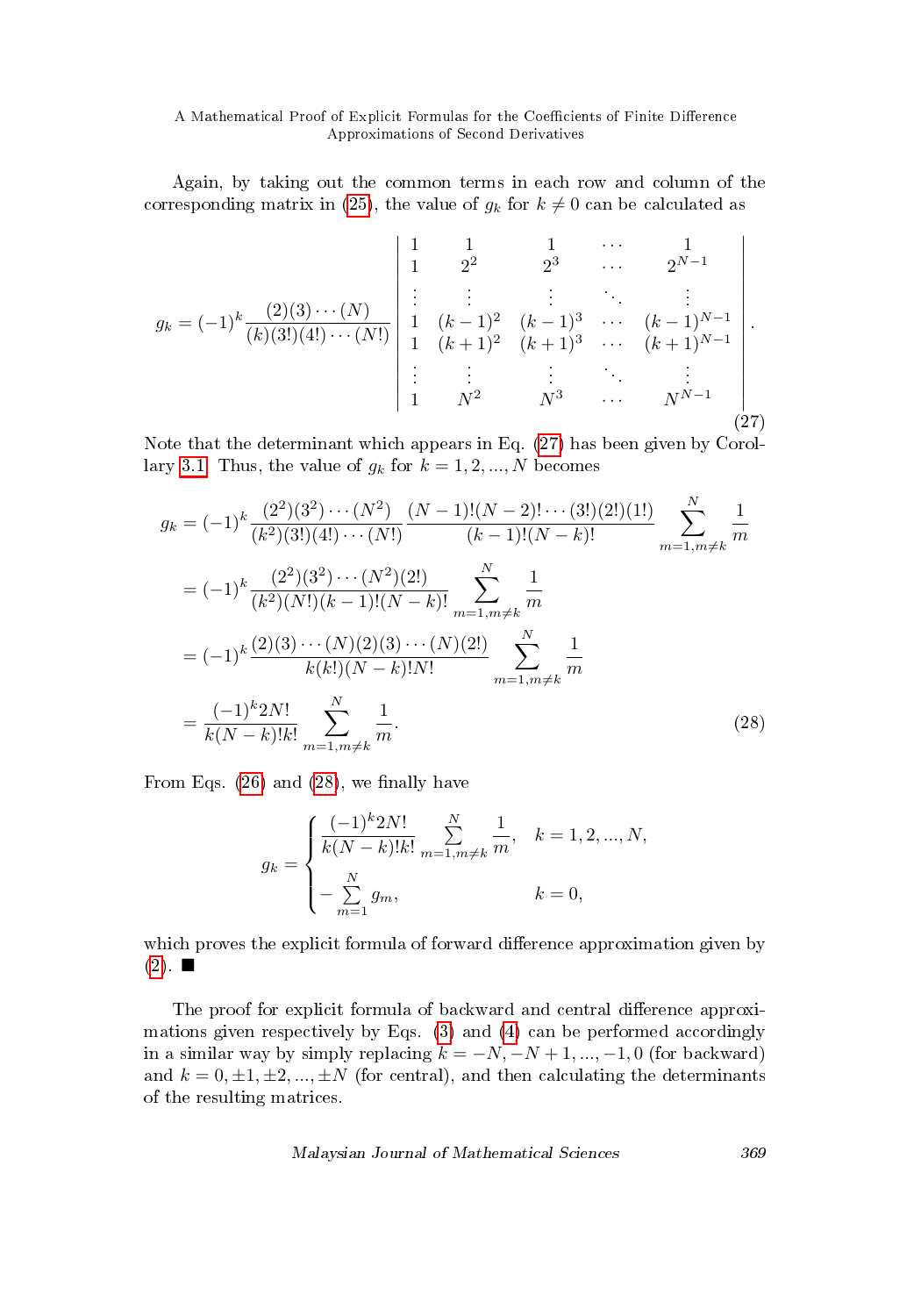Syafwan, H. et al

### 5. Conclusion

In this paper we have proved mathematically the explicit formulas for the coefficients of finite difference approximations of second derivatives. The proof was constructed based on Taylor series from which a system of equation appears. The system was then solved by calculating the determinant of the resulting Vandermonde matrices and performing some algebraic manipulations. [Khan and Ohba](#page-11-2) [\(1999\)](#page-11-2) also provide a more general explicit formula of finite difference for the p-th derivative and the N-th order of accuracy. The mathematical proof of the latter formula is being under consideration.

### Acknowledgement

This work was financially supported by research grant from Directorate General of Resources for Research, Technology, and Higher Education, Ministry of Research, Technology, and Higher Education, the Republic of Indonesia (Ref No. 083/K1.1/LT.1/2018). HS wish to thank AMIK Royal Kisaran and Andalas University for the support and facilities provided for the research.

### References

- <span id="page-11-1"></span>Fornberg, B. (1988). Generation of finite difference formulas on arbitrarily spaced grids. Mathematics of Computation, (51):184.
- <span id="page-11-5"></span>Gellert, W. (1975). The VNR Concise Encyclopedia of Mathematics. Van Nostrand Reinhold Company, New York, 1st edition.
- <span id="page-11-4"></span>Heineman, E. R. (1929). Generalized vandermonde determinants. Transactions of the American Mathematical Society,  $(31)$ :464-476.
- <span id="page-11-2"></span>Khan, I. R. and Ohba, R. (1999). Closed form expressions for the finite difference approximations of first and higher derivatives based on taylor series. J.  $Comput.$  Appl. Math,  $(107):179-193$ .
- <span id="page-11-3"></span>Khan, I. R., Ohba, R., and Hozumi, N. (2003). Mathematical proof of closed form expressions for finite difference approximations based on taylor series. J. Comput. Appl. Math,  $(150):303-309$ .
- <span id="page-11-0"></span>Mathews, J. H. and Fink, K. D. (1992). Numerical Methods for Computer Science, Engineering, and Mathematics. Prentice-Hall, Upper Saddle River, NJ, USA, 2nd edition.